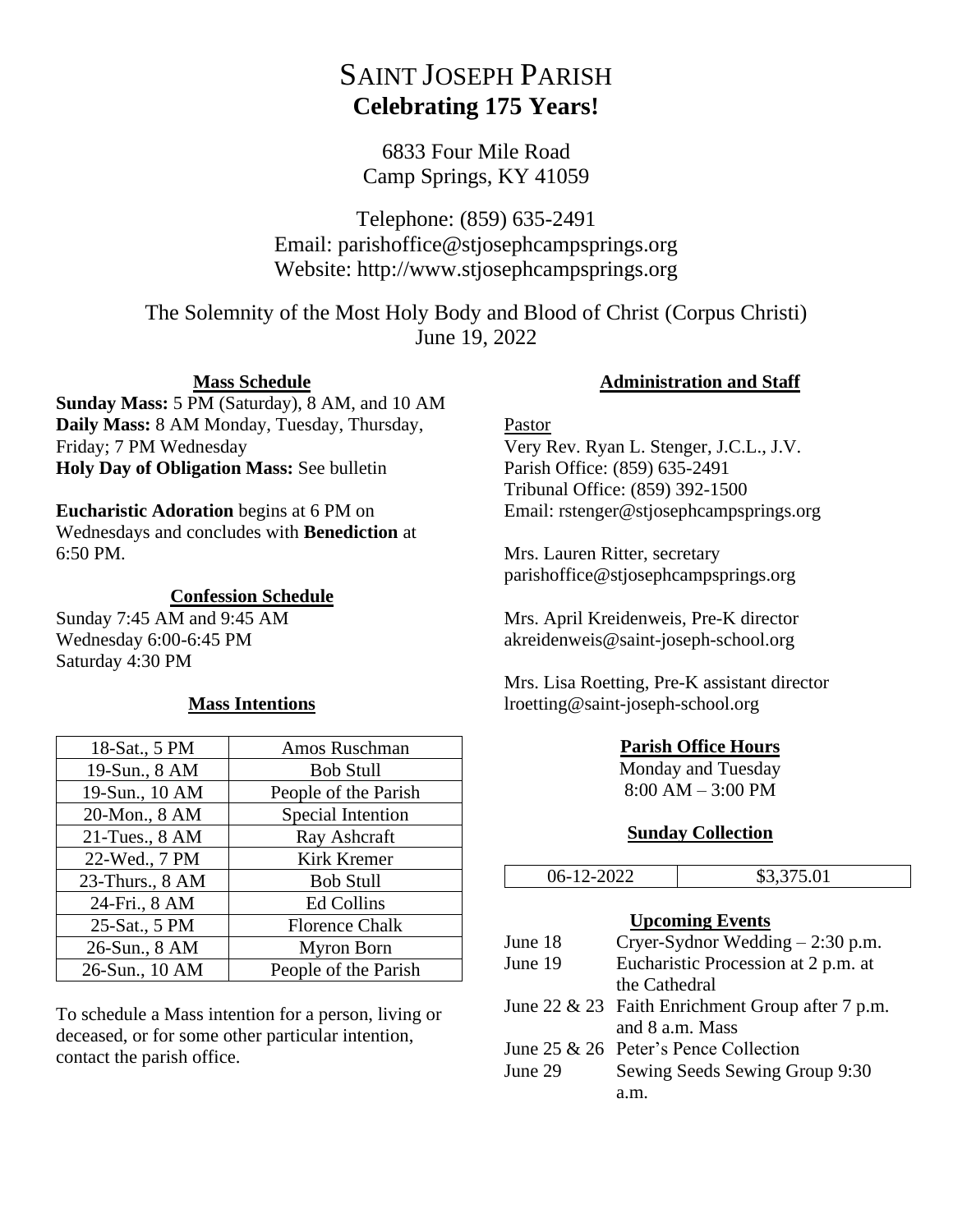## **Parish News**

This Sunday we celebrate the Solemnity of the Body and Blood of Christ, more commonly known as **Corpus Christi**. The Church sets aside this day for us to reflect in particular on the great gift of the Eucharist, in which Christ gives us His very self, His Body and Blood, His soul and divinity. It is this great sacrament, in which God is truly present with us, that should stand at the center of our lives. Just as the Blessed Sacrament is the focal point of our church, so should our lives as individuals, as families, and as a parish be centered on God's real presence among us. Our activity will only ever be truly fruitful if it flows from the Eucharist and leads us back to Christ in adoration. Let's pray in a particular way this week that we might allow the Lord to occupy the central place in our hearts, so that He might be the source and summit of all that we do.

And I also want to wish a happy **Father's Day** to all of the dads of our parish! St. Joseph shows us that being a father demands a love that so often expresses itself in sacrifice and service. Thank you for following his example and for the selfless and sacrificial love that you show for your families in so many ways. Your vocation is a living witness to the loving care that God our Heavenly Father has for all His children. Thank you for answering His call and for reminding us of His love by your faithful service to your families. I hope that you enjoy the day and continue to receive the Lord's blessings in abundance.

Fr. Stenger

#### **Church Cleaning**

Team One: June 20 – July 3 Team Two: July 4 – July 17 Team Three: July 18 – July 31

**Virtus: The June bulletin was posted on June 5th and is due on July 5th. Please contact Lauren if you have any questions.**

## **Pray for Those Who Protect Us**

PFC Jared Allender, Staff Sgt. Dave Evans, E5 Staff Sgt. Nicholas Glossner, SPC Joel Schild, SRA Emily Wagner, Staff Sgt. Nicholas Wagner, I CL Petty Officer T.J. Waters. Please pray for those who put themselves in harm's way each day to protect us, including armed service personnel, police, and firefighters.

## **Pray for the Sick and Homebound**

Chris Arlinghaus, Janet Arlinghaus, Brooke Barganier, Kim Brun, Bo Clark, Roy Carl, Doug and Ella Carmack, Judy Dornbusch, Kent Enzweiler, Jose Flores, Henry Glossner, Billy Guthier, Melrose Guthier, Blake Hegner, Nathan Hessman, Chandra Huff, Shailynn Jones, Flo Kaffenberger, Garry Kaffenberger, Mary Kettenacker, Bernie Kohls, Kelli Kramer, Ed Kremer, Jim Kremer, Iva Leick, Dick Mader, Wilma Maschinot, John Muench, Kairi Marie Mullins, Dominic Ramler, April Schack, Eddie Schack, Virginia Schadler, Casen Schrock, Jill Shaner, Vicki Steffen, Ella Stieby, Shirley Studer, Steve Tischner, Pauline Wade, Joe Whitford, Candice Yelton

#### **Festival Dessert Dishes**

Anyone who donated desserts to the festival can pick up their clean dish in the stairwell of church leading up to the choir loft.

#### **Major Raffle Winners**

Congratulations to our Parish Festival Major Raffle Winners!

> \$1000 – Karen Ruschman \$250 – Brian Tewes \$150 – Lauren Thamann \$100 – St. Joseph Church Quilt – Jamie Messmer Crafts – Emmie Willoughby Sue Bradley Sean Berhle

# **Peter's Pence Collection**

Next week, we will take up the Peter's Pence Collection, which unites us and Catholics around the world more closely with the Holy Father in two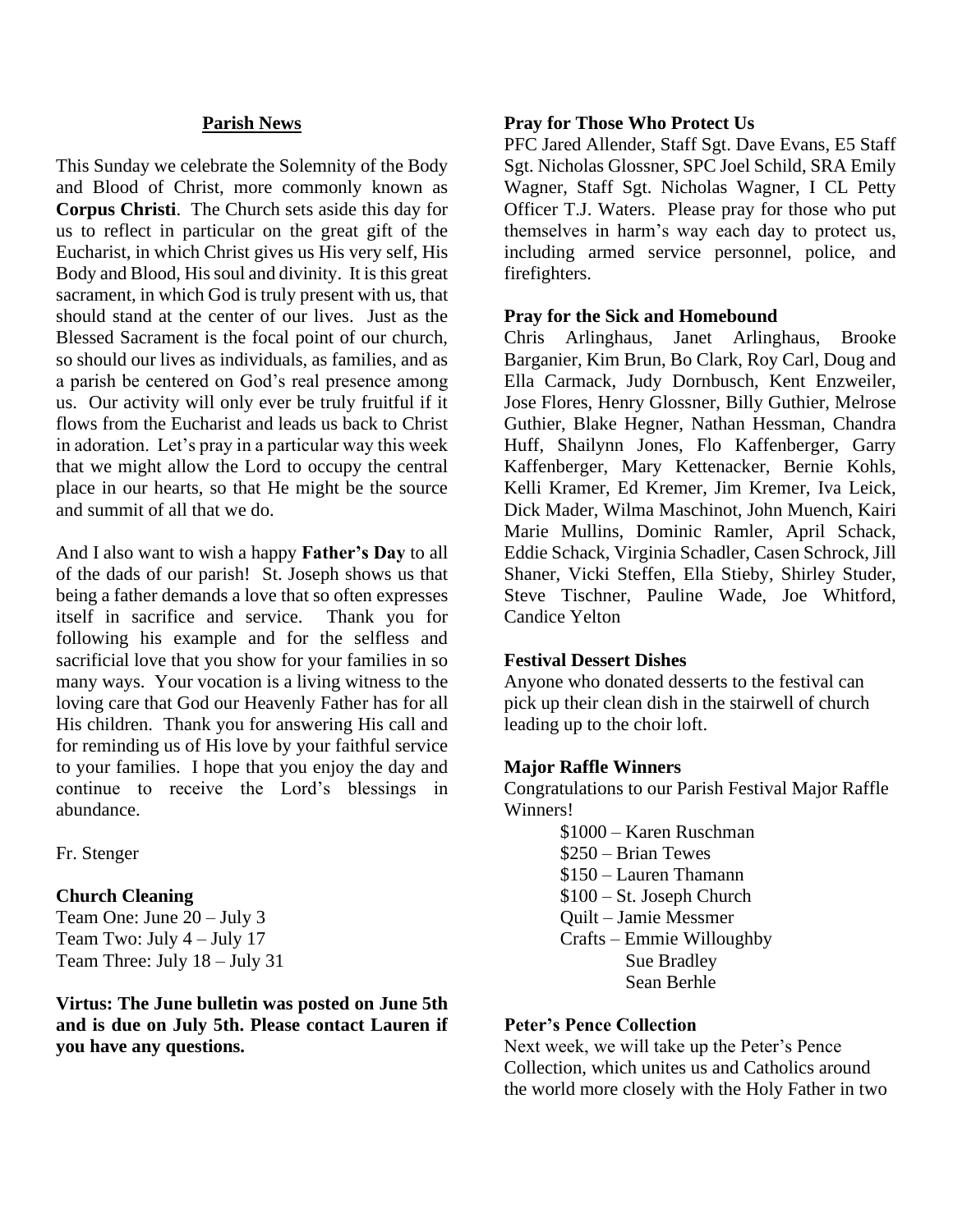ways: it supports the structures of the Holy See through which the Pope governs the Church, as well as his charitable efforts to assist victims of war, oppression, natural disasters, and others most in need. Please be generous. Join our Holy Father as a witness of charity and be a sign of mercy to those who are suffering. You can make your gift by placing your Peter's Pence envelope in the basket during the regular collection.

#### **Pre-K Teachers and Aides Needed**

As we are preparing for a new school year, we are looking for a few new people to join our St. Joe's Pre-K family. Please spread the word! Pre-Kindergarten Aide & Sub 2022-2023 St. Joseph Camp Springs Pre-Kindergarten is looking for a part-time aide and Subs for the 2022- 2023 school year. We are looking for energetic people who have a love for working with children. The ideal candidate will be self-motivated and flexible. Interested candidates should send a cover letter and resume with references to Lisa Roetting at [LRoetting@Saint-Joseph-School.org](mailto:LRoetting@Saint-Joseph-School.org)

#### **Family Promise**

Thanks to the volunteers who provided the food for our last rotation. The next date that we are scheduled to cover will be July 5. There are also opportunities to volunteer on the 2 open weeks when there is not a group assigned. Thanks to everyone who has been able to help meet those needs. Contact Ann Fay for more information.

## **Faith Enrichment Group**

The Faith Enrichment Group will be meeting in the Parish Office on Wednesday, June 22, after the 7:00 p.m. Mass and again on Thursday morning June 23. We will be sharing a video from *Formed* about Pope John Paul II.

#### **Sewing Seeds: Sewing Group**

The sewing group will have its next sewing day on Wednesday, June 29 from 9:30 to 11:30 in the school cafeteria. We are still working on the baby receiving blankets. All are welcome.

#### **Thank You**

I wanted to extend a heartfelt THANK YOU to the entire parish for your love and support these last several years. I have felt "at home" from the moment I arrived here to just play a Mass for when the Bishop made his annual visit. St. Joe's is a special parish and will always be with me. A special thank you for the numerous gifts and cards I received last weekend. You sure know how to make a guy feel appreciated and loved. To Stephanie, Holli, Jill, Aubrey, Katie, and Randy, thank you for sharing your musical talents and gifts with the parish. I will forever be thankful for your time, talent, and friendship. I look forward to enjoying some family weekend time and fun in the sun. Until we meet again! Peace,

Mike Wagner

## **Thank you from Rebecca Wells, Director of Music Ministry**

Thanks to everyone for the warm welcome at weekday Masses, last Weekend's Masses, and of course, the festival. I am blessed and happy to be serving this wonderful parish - such a rich history and great people. I would also like to thank Fr. Ryan for his open, honest style - always with a bit of humor ready. My mission is to serve you in the best way possible, to grow and nurture musicians both young and young-at-heart in what you and those before me created and carried forward. I will certainly be adding my own "touch" but always respecting your traditions, and primarily in service to the Lord, to assist you in your prayer life. After all, He is why we are here!

## **Thank You**

Thanks for all the get well cards, well wishes, and prayers during my recovery. I really appreciate it. -Virginia Schadler

## **2022 DPAA Update**

So far, our parish has raised **\$47,570.00** for the 2022 Diocesan Parish Annual Appeal. This puts us **over our goal** of \$37,200. Thank you for your incredibly generous response to this year's appeal! If you